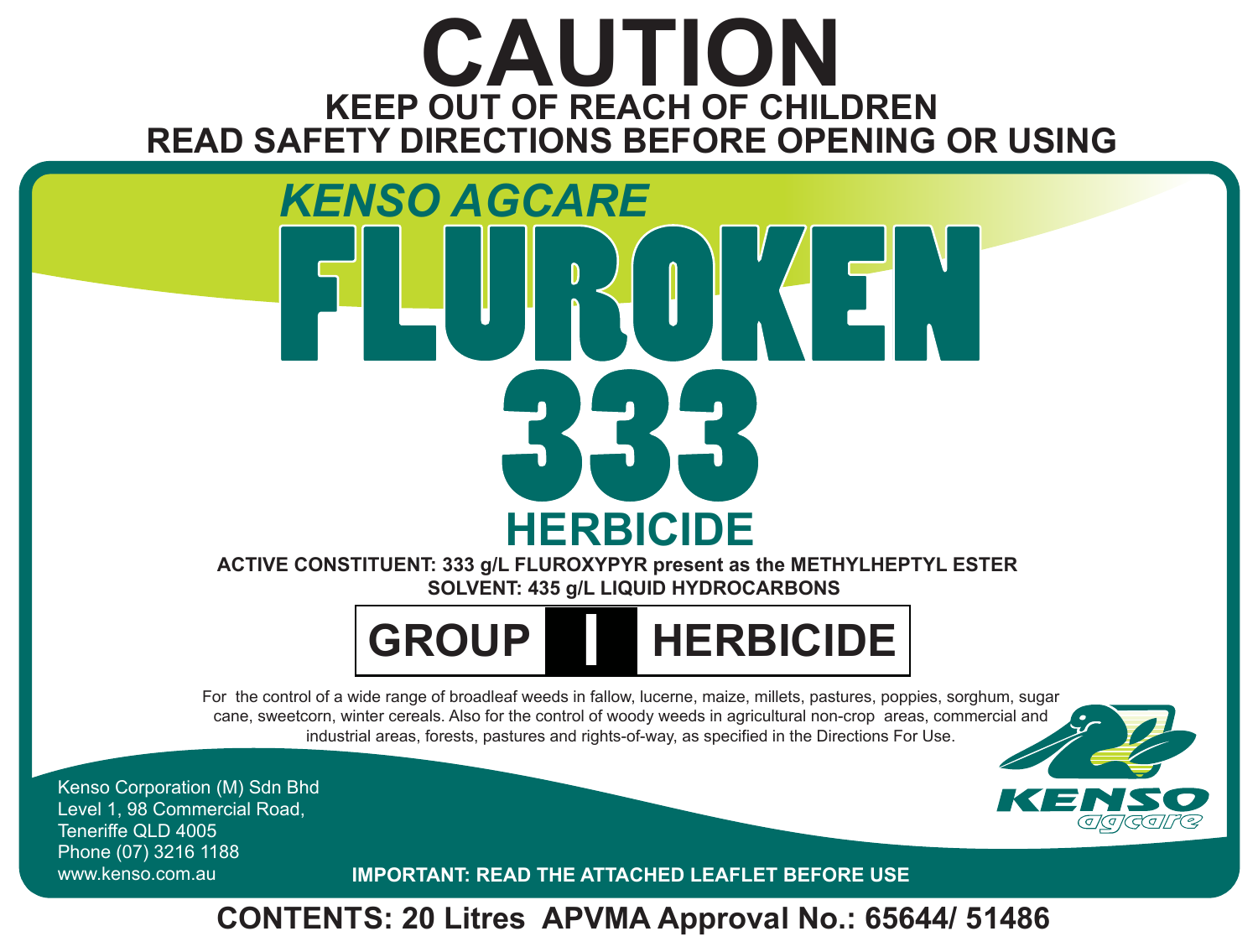## *KENSO AGCARE FLUROKEN 333 HERBICIDE*

### **STORAGE AND DISPOSAL**

Store in the closed, original container in a dry, cool, well ventilated area. DO NOT store for prolonged periods in direct sunlight. Store in a locked room or place away from children, animals, food, feedstuffs, seed and fertilisers. Triple or preferably pressure rinse containers before disposal. Add rinsings to spray tank. DO NOT dispose of undiluted chemicals on site. If recycling, replace cap and return clean containers to recycler or designated collection point.

If not recycling, break, crush or puncture and bury empty containers in a local authority landfill. If no landfill is available, bury the containers below 500mm in a disposal pit specifically marked and set up for this purpose clear of waterways, desirable vegetation and tree roots. Empty containers and product should not be burnt.

### *110L Mini Bulk Returnable Container (110L only)*

Store the original sealed drum in a cool well-ventilated area. DO NOT store for prolonged periods in direct sunlight. DO NOT tamper with the non-return valve or the security seal. DO NOT contaminate the drum with water or any foreign matter.

After each use of the product, please ensure that the non-return valve, delivery system and hoses are disconnected, triple rinsed with clean water and drained accordingly. When the contents of the drum have been used, please return the empty drum to the point of purchase. The drum remains the property of Kenso Corporation (M) Sdn Bhd.

### *Refillable containers (1000L only)*

Store in the closed, original container in a cool, well ventilated area. DO NOT store for prolonged periods in direct sunlight. Empty contents fully into application equipment. Close all valves and return to point of supply for refill or storage.

### **SMALL SPILL MANAGEMENT**

Wear protective equipment (See SAFETY DIRECTIONS). Apply absorbent material such as earth, sand, clay granules or cat litter to the spill. Sweep up material for disposal when absorption is completed and contain in a refuse vessel for disposal. (See STORAGE AND DISPOSAL section). If necessary, wash the spill area with an alkali detergent and water and absorb as above the wash liquid for disposal.

### **SAFETY DIRECTIONS**

Will irritate the eyes and skin. Avoid contact with eyes and skin. Sensitive workers should use protective clothing. When opening the container, preparing the spray and using the prepared spray, wear cotton overalls buttoned to the neck and wrist and a washable hat, elbow length PVC gloves, a face shield or goggles. Wash hands after use. After each day's use wash gloves, face shield and contaminated clothing.

### **FIRST AID**

If poisoning occurs, contact a doctor or Poisons Information Centre (Phone 13 11 26). If swallowed, DO NOT induce vomiting. Give a glass of water.

### **SAFETY DATA SHEET**

Additional information is listed in the Safety Data Sheet.

### **CONDITIONS OF SALE**

Kenso Corporation (M) Sdn. Bhd. will not accept any responsibility whatsoever and howsoever arising and whether for consequential loss or otherwise in connection with the supply of these goods other than responsibility for the merchantable quality of the goods and such responsibilities mandatorily imposed by Statutes applicable to the sale or supply of these goods. To the extent allowed by such Statutes the liability of Kenso Corporation (M) Sdn. Bhd. is limited to the replacement of the goods or (at the option of Kenso Corporation (M) Sdn. Bhd.) the refund of the price paid and where possible sufficient part of the goods to enable proper examination being returned to Kenso Corporation (M) Sdn. Bhd. within thirty days of delivery.



Additional statements required by Globally Harmonised System of Classification and Labelling of Chemicals (GHS) and Safe Work Australia: **COMBUSTIBLE LIQUID. MAY BE FATAL IF SWALLOWED AND ENTERS AIRWAYS. CAUSES SKIN IRRITATION. MAY CAUSE AN ALLERGIC SKIN REACTION. CAUSES SERIOUS EYE IRRITATION. MAY CAUSE RESPIRATORY IRRITATION.** *Precautionary:* Keep away from heat/sparks/open flames/hot surfaces. - No smoking. Avoid breathing dust/fume/gas/mist/vapours/spray. Wash contacted areas thoroughly after handling. Use only outdoors or in a well-ventilated area. Contaminated work clothing should not be allowed out of the workplace. Wear protective gloves, protective clothing and eye or face protection. IF SWALLOWED: Immediately call a POISON CENTRE or doctor/ physician. IF ON SKIN: Wash with plenty of soap and water. IF INHALED: Remove victim to fresh air and keep at rest in a position comfortable for breathing. IF IN EYES: Rinse cautiously with water for several minutes. Remove contact lenses, if present and easy to do. Continue rinsing. Call a POISON CENTRE or doctor/physician if you feel unwell. Specific treatment (see FIRST AID on this label). DO NOT induce vomiting. If skin irritation or rash occurs: Get medical advice/attention. If eye irritation persists: Get medical advice/attention. Take off contaminated clothing and wash before reuse. In case of fire: Use water fog, foam, dry agent (carbon dioxide, dry chemical powder) for extinction. Store in a well-ventilated place. Keep container tightly closed. Keep cool. Store locked up.

01/19 Batch No.:<br>صحابته المستخدم المستخدم المستخدم المستخدم المستخدم المستخدم المستخدم المستخدم المستخدم المستخدم المستخدم المستخدمة Date of Manufacture: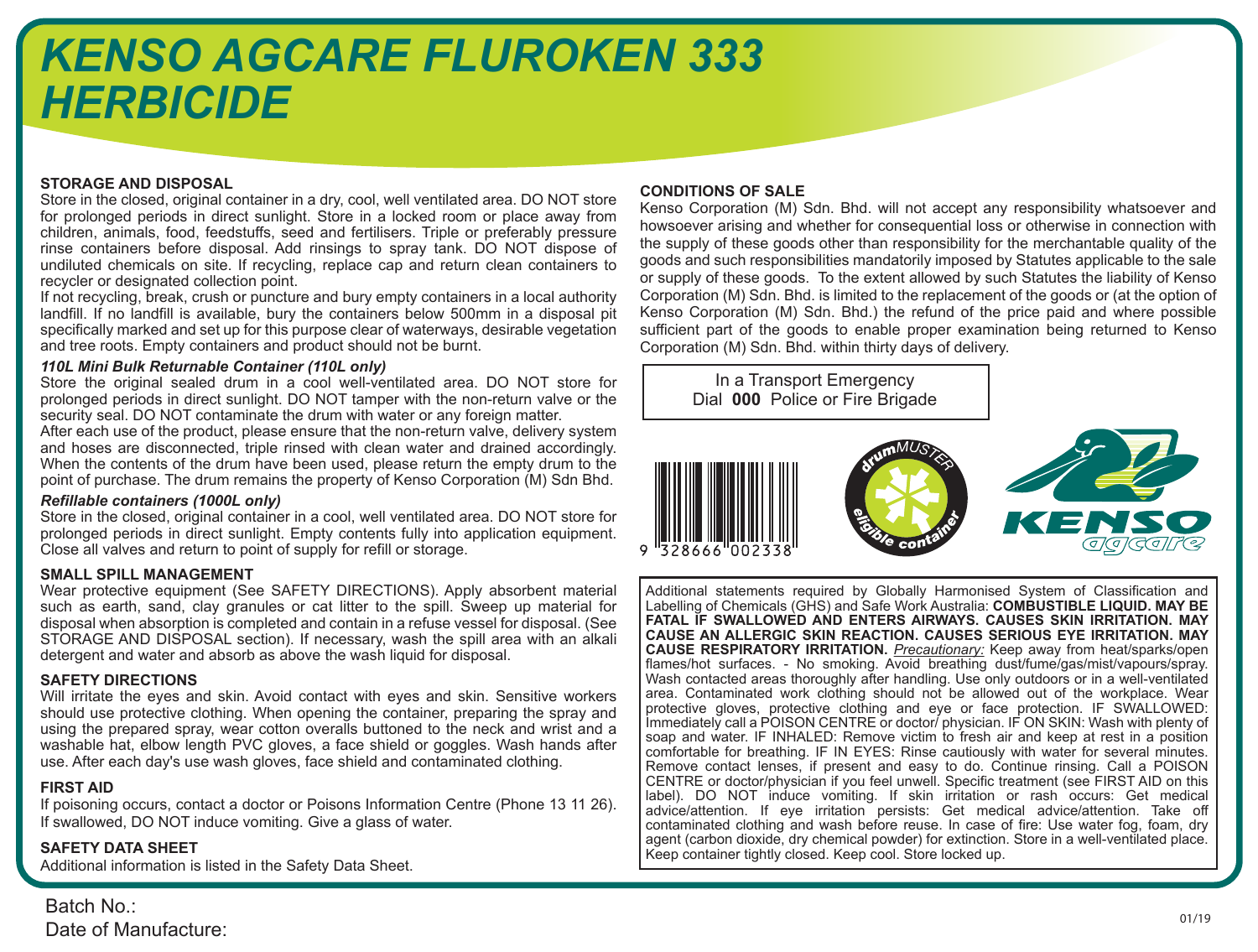and *Pinus* spp. DO NOT use under weather conditions or from spraying • equipment, which could be expected to cause spray to drift onto nearby susceptible plants.

**PROTECTION OF WILDLIFE, FISH, CRUSTACEANS AND ENVIRONMENT** • DO NOT contaminate streams, rivers or waterways with the

### **PROTECTION OF LIVESTOCK**

- DO NOT graze or cut treated crops for stock food except as specified under withholding periods. Poisonous plants may become more palatable after spraying; •
- therefore livestock should be kept out of the area until the plants have died down. • DO NOT allow stock to re-enter paddocks containing treated

poisonous plants, until the plants have died down.

chemical or used containers. Alongside waterways, treat only noxious weeds and poisonous • plants.

### **SAFETY DATA SHEET (SDS)**

Additional information is listed in the Safety Data Sheet.

### **CONDITIONS OF SALE**

Kenso Corporation (M) Sdn. Bhd. will not accept any responsibility whatsoever and howsoever arising and whether for consequential loss or otherwise in connection with the supply of these goods other than responsibility for the merchantable quality of the goods and such responsibilities mandatorily imposed by Statutes applicable to the sale or supply of these goods. To the extent allowed by such Statutes the liability of Kenso Corporation (M) Sdn. Bhd. is limited to the replacement of the goods or (at the option of Kenso Corporation (M) Sdn. Bhd.) the refund of the price paid and where possible sufficient part of the goods to enable proper examination being returned to Kenso Corporation (M) Sdn. Bhd. within thirty days of delivery.

**RESISTANT WEEDS WARNING** 

Kenso Agcare Fluroken 333 Herbicide is a member of the pyridine group of herbicides. The product has disruptors of plant cell growth mode of action. For weed resistance management the

product is a Group I Herbicide.

Some naturally occurring weed biotypes resistant to the product and other Group I herbicides may exist through normal genetic variability in any weed population. The resistant individuals can eventually dominate the weed population if these herbicides are used repeatedly. These resistant weeds will not be controlled by

this product or other Group I herbicides.

Since the occurrence of resistant weeds is difficult to detect prior to use, Kenso Corporation (M) Sdn Bhd accepts no liability for any losses that may result from the failure of this product to control

resistant weeds.

Strategies to minimise the risk of herbicide resistance are available. Contact your farm chemical supplier, consultant, local Department of Agriculture, or Kenso Agcare local representative. **PROTECTION OF CROPS, NATIVE AND OTHER NON-TARGET** 

**PLANTS**

Susceptible crops include but are not limited to clovers, cotton, • fruit, hops, lupins, ornamentals, peas, pine tree, potatoes, navy beans, safflower, shade trees, soybeans, sunflower, tobacco,

tomatoes, vegetables, and vines.

growing and dormant periods.

In a Transport Emergency Dial **000** Police of Fire Brigade



**Kenso Corporation (M) Sdn. Bhd.** Level 1, 98 Commercial Road, Teneriffe QLD 4005 Phone (07) 3216 1188

**APVMA Approval No.: 65644/51486**

**CAUTION KEEP OUT OF REACH OF CHILDREN READ SAFETY DIRECTIONS BEFORE OPENING OR USING**

**ACTIVE CONSTITUENT: 333 g/L FLUROXYPYR present as the METHYLHEPTYL ESTER SOLVENT: 435g/L LIQUID HYDROCARBONS**

For the control of a wide range of Broadleaf Weeds in Fallow, Lucerne, Maize, Millets, Pastures, Poppies, Sorghum, Sugar cane, Sweetcorn, Winter Cereals. Also for the control of Woody Weeds in Agricultural Non-Crops Areas, Commercial and Industrial Areas, Forests, Pastures

and Rights-of-way, as specified in the Directions For Use. **READ THIS LEAFLET BEFORE USE**



**Kenso Corporation (M) Sdn. Bhd.** Level 1, 98 Commercial Road, Phone (07) 3216 1188

Teneriffe QLD 4005

**GROUP I HERBICIDE**

**APVMA Approval No.: 65644/51486**



**DIRECTIONS FOR USE: RESTRAINTS:** 

 **•** DO NOT apply to plants which may be stressed (not actively growing) due to prolonged periods of extreme cold, moisture stress (waterlogged or drought affected), poor nutrition, presence of disease, or previous herbicide treatment as reduced levels of control may result.

**•** Thorough coverage of both foliage and stems, to the point of runoff, is essential for high volume applications (see GENERAL INSTRUCTIONS; application methods WOODY WEED SITUATIONS section).  **•** DO NOT spray if rain is likely within one hour.

**Table 1. Woody Weeds in Agricultural non-crop areas and Rights-of-way, Commercial and Industrial areas, Forests and Pastures •** Legumes present at the time of spraying will be severely damaged. **HIGH VOLUME APPLICATION: Dilute product with water**

**Table 1. Woody Weeds in Agricultural non-crop areas and Rights-of-way, Commercial and Industrial areas, Forests and Pastures •** Legumes present at the time of spraying will be severely damaged.

| See General Instructions - Application Method for application details |                                                            |                      |                                    |                                                                                                                   |  |  |  |  |
|-----------------------------------------------------------------------|------------------------------------------------------------|----------------------|------------------------------------|-------------------------------------------------------------------------------------------------------------------|--|--|--|--|
| <b>WEEDS CONTROLLED</b>                                               | <b>WEED GROWTH STAGE</b>                                   | <b>STATE</b>         | <b>RATE</b><br>mL/100L of<br>water | <b>CRITICAL COMMENTS</b>                                                                                          |  |  |  |  |
| <b>Bathurst burr</b>                                                  | Seedlings and young plants up to 40 cm NSW, NT, Qld,       |                      | 45                                 |                                                                                                                   |  |  |  |  |
| Noogoora burr                                                         | high                                                       | WA only              |                                    |                                                                                                                   |  |  |  |  |
| Black bindweed (Climbing                                              | Seedlings and young plants before NSW, Qld only            |                      | 180                                |                                                                                                                   |  |  |  |  |
| buckwheat)                                                            | flowering                                                  |                      |                                    |                                                                                                                   |  |  |  |  |
| Mimosa pigra                                                          | Apply from mid to late summer.                             | NT, WA only          |                                    | Add Uptake* Spraying Oil<br>(see                                                                                  |  |  |  |  |
| Common sensitive plant                                                | Seedlings and young plants up to Qld, WA only<br>flowering |                      | 300                                | GENERAL INSTRUCTIONS;<br>Oils<br>and surfactants)                                                                 |  |  |  |  |
| Bellyache bush                                                        |                                                            | Qld, NSW, WA<br>only |                                    |                                                                                                                   |  |  |  |  |
| Blackberry nightshade                                                 |                                                            | NSW, Qld only        |                                    |                                                                                                                   |  |  |  |  |
| Bokhara clover                                                        |                                                            |                      |                                    |                                                                                                                   |  |  |  |  |
| Caltrop (yellow vine)<br>(Tribulus terrestris)<br>(T. micrococcus)    | Seedlings and young plants up to 30 cm<br>diameter.        |                      |                                    |                                                                                                                   |  |  |  |  |
| Cobblers pegs                                                         | Up to 15 cm high                                           |                      |                                    |                                                                                                                   |  |  |  |  |
| Cockspur thorn                                                        | Up to 3 m high                                             |                      |                                    |                                                                                                                   |  |  |  |  |
| Creeping lantana                                                      | At flowering                                               |                      |                                    |                                                                                                                   |  |  |  |  |
| Crofton weed Mistflower                                               | Seedlings and young plants up to<br>flowering.             |                      |                                    |                                                                                                                   |  |  |  |  |
| Docks (Rumex spp.)                                                    | Seedlings and rosettes up to 30 cm high.                   |                      |                                    |                                                                                                                   |  |  |  |  |
| Hexham scent                                                          | Seedlings and young plants up to<br>flowering              |                      |                                    | spray; Fluroken 333 at<br>Boom<br>0.18L/ha + 0.4L/ha of Ken-Amine<br>625.                                         |  |  |  |  |
| Honey locust                                                          | Seedlings and young plants up to 2 m<br>high               |                      |                                    |                                                                                                                   |  |  |  |  |
| Small flowered mallow                                                 | Seedlings and young plants up to                           |                      |                                    |                                                                                                                   |  |  |  |  |
| (Marshmallow)                                                         | flowering                                                  |                      |                                    |                                                                                                                   |  |  |  |  |
| (Malva parviflora)                                                    |                                                            |                      |                                    |                                                                                                                   |  |  |  |  |
| Yellowflower Devil's claw                                             | Seedlings and young plants up to<br>flowering              |                      |                                    |                                                                                                                   |  |  |  |  |
| Lantana                                                               | Seedlings and regrowth 0.5 to 1.2 m high                   |                      |                                    | Apply to actively growing plants from                                                                             |  |  |  |  |
|                                                                       | Plants and regrowth 1.2 to 2 m high                        |                      | 600                                | October to April. Some regrowth may<br>occur particularly when treating old<br>woody plants with sparse canopies. |  |  |  |  |
| Blue heliotrope                                                       | Flowering                                                  |                      |                                    |                                                                                                                   |  |  |  |  |
| Limebush                                                              | Infestations up to 1.5 m high only                         |                      |                                    |                                                                                                                   |  |  |  |  |
| Madeira vine                                                          | Apply at time of active growth                             |                      | 300                                |                                                                                                                   |  |  |  |  |
| Milkweed                                                              | 3 leaf to flowering                                        | Qld only             | 600                                | will<br>Repeat<br>applications<br>be                                                                              |  |  |  |  |
| (Euphorbia heterophylla)                                              |                                                            |                      |                                    | necessary to control subsequent<br>germinations.                                                                  |  |  |  |  |

**HIGH VOLUME APPLICATION: Dilute product with water See General Instructions - Application Method for application details WEEDS CONTROLLED WEED GROWTH STAGE mL/100L of water CRITICAL COMMENTS** Common sowthistle Seedlings and young plants up to bolting NSW, Qld only 300 Add a surfactant (See GENERAL INSTRUCTIONS; Oils and Mother-of-millions Seedling and young plants before | 360 |surfactants). *(Kalanchoe* spp.) owering 360 Seedling and young plants up to 2 m high. Qld only | 450 | Add Uptake Spraying Oil (See GENERAL INSTRUCTIONS; Oils and surfactants). Cons, Charters Towers, for specific advice on application. *Sida* spp. **Sida** spp. **Sida** spp. **Sida** spp. **Sida** spands up to flowering.<br>Mature leaves, fruiting NSW, NT Qld, WA 600 Broadleaf Pepper tree *(Schinus terebinthifolius)* QLD only Qld only | 300 | Winter application only. Flannel weed *(Sida cordifolia)* Snakeweed, (Dark and light blue) Seedling and young plants before lowering 450 | Add Uptake Spraying Oil (See GENERAL INSTRUCTIONS; Oils and surfactants). Stinking Passion Flower Established plants and regrowth | Qld, NT, WA | 270 | Use 42 mL/15 L for a knapsack. Wandering jew *(Tradescantia albiflora)* Young plants up to and including owering 900 Some regrowth will usually occur and will require retreatment Wattles (including *Acacia aulacocarpa A. decora A. harpophylla A. leiocalyx A. salicina)* Seedling plants or regrowth 0.5 to 1.2 m high NSW, Qld only 300 Apply to actively growing plants when soil moisture is plentiful. Some regrowth may occur particularly when treating old woody plants with sparse canopies and under dry conditions. Plants or regrowth 1.2 to 2.0 m high only 600

Grasses are normally unaffected by Fluroken 333 and establish • quickly after treatment. Transitory damage can occur on some species particularly those that spread by stolons such as couch grass (*Cynodon dactylon*), Kikuyu grass and carpet grass (*Axonopus* sp.). DO NOT allow spray to drift onto susceptible crops, shade trees •

> **110L Mini Bulk Returnable Container (110L only)** Store the original sealed drum in a cool well-ventilated area. DO NOT store for prolonged periods in direct sunlight. DO NOT tamper with the non-return valve or the security seal. DO NOT contaminate the drum with water or any foreign matter. After each use of the product, please ensure that the non-return valve, delivery system and hoses are disconnected, triple rinsed with clean water and drained accordingly. When the contents of the drum have been used, please return the empty drum to the point of purchase. The drum remains the property of Kenso Corporation (M) Sdn Bhd.

Wear protective equipment (See SAFETY DIRECTIONS). Apply absorbent material such as earth, sand, clay granules or cat litter to the spill. Sweep up material for disposal when absorption is completed and contain in a refuse vessel for disposal. (See STORAGE AND DISPOSAL section). If necessary, wash the spill area with an alkali detergent and water and absorb as above the wash liquid for disposal.

Will irritate the eyes and skin. Avoid contact with eyes and skin. Sensitive workers should use protective clothing. When opening the container, preparing the spray and using the prepared spray, wear cotton overalls buttoned to the neck and wrist and a washable hat, elbow length PVC gloves, a face shield or goggles. Wash hands after use. After each day's use wash gloves, face shield and contaminated clothing.

Fluroken 333 can be damaging to susceptible crops during both •

| BASAL BARK AND CUT STUMP APPLICATION: Dilute product with diesel |                                                                                    |                                                                                                                                                                                           |                                                                                                                                           |                                                                                                                                                              |                                                    |                       | Table 3: Sorghum, Maize, Millets and Sweet Corn (NSW and QLD only)                                                                                                   |                                |                                                                                                                                                    |                                                                            |                                                               |                                                                                                                                               |                                              |                                                  |                                                                                                                             |
|------------------------------------------------------------------|------------------------------------------------------------------------------------|-------------------------------------------------------------------------------------------------------------------------------------------------------------------------------------------|-------------------------------------------------------------------------------------------------------------------------------------------|--------------------------------------------------------------------------------------------------------------------------------------------------------------|----------------------------------------------------|-----------------------|----------------------------------------------------------------------------------------------------------------------------------------------------------------------|--------------------------------|----------------------------------------------------------------------------------------------------------------------------------------------------|----------------------------------------------------------------------------|---------------------------------------------------------------|-----------------------------------------------------------------------------------------------------------------------------------------------|----------------------------------------------|--------------------------------------------------|-----------------------------------------------------------------------------------------------------------------------------|
|                                                                  | <b>WEEDS</b><br><b>CONTROLLED</b>                                                  |                                                                                                                                                                                           | See General Instructions - Application Method for application details<br><b>WEED GROWTH STAGE</b>                                         |                                                                                                                                                              | <b>STATE</b>                                       | <b>RATE</b><br>L/100L | <b>CRITICAL COMMENTS</b>                                                                                                                                             | <b>CROP</b>                    |                                                                                                                                                    | <b>CROP GROWTH</b><br><b>STAGE</b>                                         |                                                               | <b>WEEDS</b><br><b>CONTROLLED</b>                                                                                                             | <b>WEED</b><br><b>GROWTH</b><br><b>STAGE</b> | <b>RATE L/ha</b>                                 | <b>CRITICAL COMMENTS</b>                                                                                                    |
| Chinee apple<br>Cockspur thorn                                   | Celtis (Celtis sinensis)                                                           | diesel<br>Basal Bark only: Young plants up<br>Qld only<br>2.1<br>to 2 m high and 20 cm basal<br>diameter<br>Up to 15 cm basal diameter<br>1.8<br>Basal Bark only: Up to 5 cm basal<br>1.2 |                                                                                                                                           | Treat stems from ground level to<br>multi-stemmed<br>where<br>trunks<br>branch.<br>With basal bark, treat circumference<br>of stem to a height of 45 cm from | Sorghum,<br>Maize and<br>Sweet corn<br>(continued) |                       | See Above                                                                                                                                                            | including:                     | Fluroken 333 in tank-mixes with atrazine: Sorghum, Maize and Sweet Corn<br>Amaranthus spp.<br>Boggabri weed,<br>Dwarf amaranth,<br>Green amaranth, | Seedling plants<br>up to 15 cm tall<br>or rosettes up to<br>15 cm diameter | 0.3<br>+ Kenso<br>Agcare<br>Atrazine at<br>1.5L/ha or<br>0.45 | Use the low rate $(0.3 L + 1.5 L)$<br>when weeds are small (5-7 cm<br>tall/diameter).<br>Use the high rate $(0.45 \mathsf{L} + 2 \mathsf{L})$ |                                              |                                                  |                                                                                                                             |
| Mimosa bush                                                      | diameter.<br>Qld, WA only<br>$\overline{1.8}$<br>Up to 5 cm basal diameter         |                                                                                                                                                                                           |                                                                                                                                           | the ground.                                                                                                                                                  |                                                    |                       |                                                                                                                                                                      | Redshank<br>Anoda weed         | Bladder ketmia                                                                                                                                     |                                                                            | + Kenso<br>Agcare                                             | when the weeds are larger (7-15<br>cm tall/diameter).                                                                                         |                                              |                                                  |                                                                                                                             |
| (Acacia farnesiana)<br>Prickly acacia                            |                                                                                    |                                                                                                                                                                                           | Up to 10 cm basal diameter                                                                                                                |                                                                                                                                                              | Qld only                                           | 0.9                   |                                                                                                                                                                      |                                |                                                                                                                                                    |                                                                            | (Trianthema                                                   | <b>Black pigweed</b><br>portulacastrum)                                                                                                       |                                              | 2L/ha                                            | Atrazine 500 at Fluroken 333 is generally more<br>compatible with Liquid atrazine<br>products (see GENERAL                  |
|                                                                  |                                                                                    |                                                                                                                                                                                           |                                                                                                                                           |                                                                                                                                                              |                                                    |                       | Table 1. Woody Weeds in Agricultural non-crop areas and Rights-of-way, Commercial and Industrial areas, Forests and Pastures                                         |                                |                                                                                                                                                    |                                                                            |                                                               | Caltrop (yellow vine),                                                                                                                        |                                              |                                                  | <b>INSTRUCTIONS; compatibility</b>                                                                                          |
|                                                                  |                                                                                    |                                                                                                                                                                                           | • Legumes present at the time of spraying will be severely damaged.                                                                       |                                                                                                                                                              |                                                    |                       |                                                                                                                                                                      |                                |                                                                                                                                                    |                                                                            | including:                                                    | Tribulus terrestris,                                                                                                                          |                                              |                                                  | section)                                                                                                                    |
|                                                                  |                                                                                    |                                                                                                                                                                                           | BASAL BARK AND CUT STUMP APPLICATION: Dilute product with diesel<br>See General Instructions - Application Method for application details |                                                                                                                                                              |                                                    |                       |                                                                                                                                                                      |                                |                                                                                                                                                    |                                                                            |                                                               | T. micrococcus and                                                                                                                            |                                              |                                                  | Add a surfactant (see GENERAL                                                                                               |
| <b>WEEDS</b>                                                     |                                                                                    |                                                                                                                                                                                           | <b>WEED GROWTH STAGE</b>                                                                                                                  |                                                                                                                                                              | <b>STATE   RATE L/100L</b>                         |                       | <b>CRITICAL COMMENTS</b>                                                                                                                                             |                                |                                                                                                                                                    |                                                                            | ⊺. <i>maximus</i>                                             | Cowvine (peach vine)                                                                                                                          |                                              |                                                  | <b>INSTRUCTIONS: Oils and</b><br>surfactants)                                                                               |
| <b>CONTROLLED</b><br>Honey locust                                |                                                                                    |                                                                                                                                                                                           | Plants up to 10 cm basal diameter                                                                                                         | $Qld$ ,                                                                                                                                                      | diesel<br>0.9                                      |                       | With basal bark, treat circumference                                                                                                                                 |                                |                                                                                                                                                    |                                                                            | (Ipomoea<br>lonchophylla)                                     |                                                                                                                                               |                                              |                                                  | <b>DO NOT</b> add an oil to mixtures                                                                                        |
|                                                                  |                                                                                    |                                                                                                                                                                                           | Plants 10 to 20 cm basal diameter                                                                                                         | <b>NSW</b>                                                                                                                                                   | $\overline{1.8}$                                   |                       | of stem to a height of 45 cm from the                                                                                                                                |                                |                                                                                                                                                    |                                                                            |                                                               | Hairy wandering jew                                                                                                                           |                                              |                                                  | of Fluroken 333 and atrazine                                                                                                |
|                                                                  |                                                                                    |                                                                                                                                                                                           | Plants >20 cm basal diameter                                                                                                              | only                                                                                                                                                         | $\mathbf{3}$                                       |                       | ground.<br>For cut stump application use a rate<br>of 3L/100L diesel for all plant sizes.                                                                            |                                |                                                                                                                                                    |                                                                            | (Commelina<br>benghalensis)<br>Mintweed                       |                                                                                                                                               |                                              |                                                  |                                                                                                                             |
| Sisal hemp                                                       |                                                                                    | All growth stages                                                                                                                                                                         |                                                                                                                                           | Qld only                                                                                                                                                     | 1.8                                                |                       | Treat as an overall spray.                                                                                                                                           |                                |                                                                                                                                                    |                                                                            |                                                               | Euphorbia davidii                                                                                                                             | Cotyledons to 4                              | $0.6 +$ Kenso                                    |                                                                                                                             |
| (Agave spp.)                                                     |                                                                                    |                                                                                                                                                                                           |                                                                                                                                           |                                                                                                                                                              | product per                                        |                       | 6mL undiluted Lever out centre of plant with crowbar<br>and immediately treat the exposed cut                                                                        |                                |                                                                                                                                                    |                                                                            |                                                               |                                                                                                                                               | nodes up to 15<br>cm                         | Agcare<br>Atrazine 500 at                        |                                                                                                                             |
|                                                                  |                                                                                    |                                                                                                                                                                                           | <b>BROADCAST AND AERIAL APPLICATION: Dilute product with water</b>                                                                        |                                                                                                                                                              | plant                                              |                       | area.                                                                                                                                                                |                                |                                                                                                                                                    |                                                                            |                                                               | Volunteer peanuts                                                                                                                             | Up to 15 cm                                  | 2L/ha<br>$0.6 +$ Kenso<br><b>Agcare Atrazine</b> |                                                                                                                             |
| <b>WEEDS</b><br><b>CONTROLLED</b>                                |                                                                                    |                                                                                                                                                                                           | See General Instructions - Application Method for application details<br><b>WEED GROWTH STAGE</b>                                         | <b>STATE</b>                                                                                                                                                 | <b>RATE L/ha</b>                                   |                       | <b>CRITICAL COMMENTS</b>                                                                                                                                             |                                |                                                                                                                                                    |                                                                            |                                                               |                                                                                                                                               | diameter<br>Sweet Corn: Tasmania only        | 500 at 4.5L/ha                                   |                                                                                                                             |
| Mimosa pigra                                                     |                                                                                    | Actively growing plants                                                                                                                                                                   |                                                                                                                                           | NT, WA<br>only                                                                                                                                               | 1.8                                                |                       | Aerial<br>application: Add<br>Uptake<br>Spraying Oil at the rate of 1L/100L<br>spray mix. Apply to actively growing                                                  | Sweet corn 3 to 5 leaf<br>only |                                                                                                                                                    |                                                                            | Blackberry<br>nightshade                                      | Volunteer potatoes                                                                                                                            | 3 to 5 leaf                                  | 0.6                                              |                                                                                                                             |
|                                                                  |                                                                                    |                                                                                                                                                                                           |                                                                                                                                           |                                                                                                                                                              |                                                    |                       | plants from mid to late summer.                                                                                                                                      |                                |                                                                                                                                                    | Table 4: Winter Cereals (Wheat, Barley, Oats and Triticale)                |                                                               |                                                                                                                                               |                                              |                                                  |                                                                                                                             |
|                                                                  |                                                                                    |                                                                                                                                                                                           | See General Instructions - Application Method for application details                                                                     |                                                                                                                                                              |                                                    |                       | LOW VOLUME, HIGH CONCENTRATE APPLICATION: Using a drench gun or gas-powered gun                                                                                      | <b>CROP GROWTH</b>             |                                                                                                                                                    | <b>WEEDS</b>                                                               |                                                               | <b>WEED</b>                                                                                                                                   | <b>STATE</b>                                 | <b>RATE L/ha</b>                                 | <b>CRITICAL COMMENTS</b>                                                                                                    |
| <b>WEEDS</b><br><b>CONTROLLED</b>                                |                                                                                    |                                                                                                                                                                                           | <b>WEED GROWTH STAGE</b>                                                                                                                  | <b>STATE</b>                                                                                                                                                 | RATE L/10L<br>of water                             |                       | <b>CRITICAL COMMENTS</b>                                                                                                                                             | <b>STAGE</b>                   |                                                                                                                                                    | <b>CONTROLLED</b>                                                          |                                                               | <b>GROWTH</b><br><b>STAGE</b>                                                                                                                 |                                              |                                                  |                                                                                                                             |
| _imebush                                                         |                                                                                    |                                                                                                                                                                                           | Isolated bushes up to 1.2 m high only                                                                                                     | NSW,<br>Qld only                                                                                                                                             | 0.6                                                |                       | Apply a 50 mL dose per $5m^2$ of bush<br>surface area.                                                                                                               | Apply from 3 leaf Bedstraw     |                                                                                                                                                    | to flag (Zadoks 13 (Galium tricornutum)                                    |                                                               | 1 to 3 whorl                                                                                                                                  | Vic, SA,<br>WA only                          | 0.6                                              | <b>0</b> Add either Uptake or a<br><b>GENERAL</b><br>surfactant (see                                                        |
| Tree violet<br>(Hymenanthera                                     |                                                                                    | up to 1.2 m high                                                                                                                                                                          | Apply from late flowering to green fruit                                                                                                  | <b>NSW</b><br>only                                                                                                                                           |                                                    |                       | Apply a 50 mL dose per cubic metre<br>of bush.                                                                                                                       | to 39)                         |                                                                                                                                                    | <b>Cleavers</b><br>(Galium aparine)                                        |                                                               |                                                                                                                                               | NSW, Vic<br>only                             |                                                  | <b>INSTRUCTIONS;</b><br>Oils<br>and<br>surfactants).                                                                        |
| dentata)                                                         |                                                                                    |                                                                                                                                                                                           |                                                                                                                                           |                                                                                                                                                              |                                                    |                       |                                                                                                                                                                      |                                |                                                                                                                                                    | <b>Black bindweed</b>                                                      |                                                               | 2 to 4 leaf                                                                                                                                   | NSW, Qld                                     | $0.3$ O                                          | Useful suppression only                                                                                                     |
|                                                                  | <b>Table 2: Established Grass Pastures</b><br><b>WEEDS</b><br><b>CONTROLLED</b>    |                                                                                                                                                                                           | <b>WEED GROWTH STAGE</b>                                                                                                                  | <b>STATE</b>                                                                                                                                                 | <b>RATE</b><br>L/ha                                |                       | <b>CRITICAL COMMENTS</b>                                                                                                                                             |                                |                                                                                                                                                    | (Climbing buckwheat)                                                       |                                                               | 2 to 6 leaf                                                                                                                                   | only                                         | 0.45<br>or $0.3$                                 | <b>Mixtures:</b> Mixing partners<br>with<br>Fluroken 333 may reduce crop<br>+ Ken-Met 600 selectivity. Apply at crop growth |
| Blue billygoat weed<br>Common sensitive<br>plant Giant sensitive |                                                                                    | Apply before flowering                                                                                                                                                                    |                                                                                                                                           | Qld, WA<br>only                                                                                                                                              | 0.9                                                |                       | Add Uptake Spraying Oil at 1 L/ha.                                                                                                                                   |                                |                                                                                                                                                    | Common sowthistle<br>(Sonchus oleraceus)                                   |                                                               | 2 to 5 leaf                                                                                                                                   |                                              | at 5g/ha $\,\bullet\,$<br>0.6                    | stages according to the mixing<br>partner's recommendation.                                                                 |
|                                                                  | plant Spinyhead sida                                                               |                                                                                                                                                                                           |                                                                                                                                           |                                                                                                                                                              |                                                    |                       |                                                                                                                                                                      |                                |                                                                                                                                                    | Deadnettle                                                                 |                                                               | 2 to 6 leaf                                                                                                                                   |                                              | 0.9                                              |                                                                                                                             |
| St John's wort                                                   |                                                                                    |                                                                                                                                                                                           | Apply from bud to full bloom<br>(usually late Nov to early Jan)                                                                           | ACT,<br>NSW and<br>Vic only                                                                                                                                  | 1.8                                                |                       | Some regrowth will occur. Treat regrowth<br>the following season for best results. Use at<br>least 200 L water/ha.                                                   |                                |                                                                                                                                                    | Spiny emex<br>(Doublegee, Three<br>cornered jack)                          |                                                               | 2 to 4 leaf                                                                                                                                   | NSW, SA<br>Qld, WA,                          | or $0.3$<br>+ Ken-Met 600<br>at 5g/ha $\bullet$  |                                                                                                                             |
|                                                                  | Silverleaf nightshade                                                              | summer)                                                                                                                                                                                   | From onset of flowering to early<br>berry-set. (usually spring to mid-                                                                    | <b>NSW</b><br>only                                                                                                                                           |                                                    |                       | 0.45 or 0.225 Add Uptake Spraying Oil at 1 L/ha To<br>+ Ken-Amine ensure maximum effect, delay application<br>625 at 1.2- until the majority of shoots have emerged. |                                |                                                                                                                                                    | Prickly lettuce                                                            |                                                               | 2 to 5 leaf                                                                                                                                   | NSW,<br>Qld, Tas,<br>Vic, WA                 | 0.6                                              |                                                                                                                             |
|                                                                  |                                                                                    |                                                                                                                                                                                           |                                                                                                                                           |                                                                                                                                                              | $1.6$ L/ha                                         |                       | Follow-up treatment of regrowth is critical<br>for best control.                                                                                                     |                                |                                                                                                                                                    | Volunteer lupins                                                           |                                                               | 2 to 8 leaf                                                                                                                                   | NSW, Vic<br>WA only,                         | 0.9                                              |                                                                                                                             |
| <b>CROP</b>                                                      | <b>CROP GROWTH</b>                                                                 |                                                                                                                                                                                           | Table 3: Sorghum, Maize, Millets and Sweet Corn (NSW and QLD only)<br><b>WEEDS</b>                                                        | <b>WEED</b>                                                                                                                                                  |                                                    | <b>RATE L/ha</b>      | <b>CRITICAL COMMENTS</b>                                                                                                                                             |                                |                                                                                                                                                    | Volunteer potato                                                           |                                                               | 10 to 15 cm<br>tall                                                                                                                           | WA and<br>Tas only                           |                                                  | Plants 15 to 30 cm tall will only be<br>suppressed.                                                                         |
|                                                                  | <b>STAGE</b>                                                                       |                                                                                                                                                                                           | <b>CONTROLLED</b>                                                                                                                         | <b>GROWTH</b><br><b>STAGE</b>                                                                                                                                |                                                    |                       |                                                                                                                                                                      |                                |                                                                                                                                                    | Wireweed                                                                   |                                                               | 2 to 3 leaf                                                                                                                                   | NSW,<br>Qld, SA,<br>Tas, Vic,                |                                                  |                                                                                                                             |
|                                                                  | Sorghum Apply when secondary<br>roots are present, from<br>4 fully expanded leaves |                                                                                                                                                                                           | Annual ground cherry<br>Wild gooseberry<br>(Physalis spp.)                                                                                | 2 to 8 leaf<br>Up to 15 cm tall<br>15 to 30 cm tall                                                                                                          |                                                    | 0.3<br>0.45           | Sorghum: From 8 leaf to boot<br>stage; use dropper nozzles to<br>prevent herbicide coming in                                                                         |                                |                                                                                                                                                    |                                                                            |                                                               |                                                                                                                                               | WA                                           | 0.3                                              |                                                                                                                             |
|                                                                  | (15 cm tall) up to boot<br>(also see CRITICAL                                      |                                                                                                                                                                                           | Apple-of-Peru                                                                                                                             | Seedling plants<br>Up to 15 cm tall                                                                                                                          |                                                    |                       | contact with the crop's leaves<br>the<br>and<br>growing<br>point                                                                                                     |                                |                                                                                                                                                    |                                                                            |                                                               |                                                                                                                                               | NSW and<br>Qld only                          | + Ken-Met 600<br>at 5g/ha $\bullet$              |                                                                                                                             |
|                                                                  | COMMENTS)                                                                          |                                                                                                                                                                                           | <b>Bathurst burr</b><br>Noogoora burr                                                                                                     | 2 to 8 leaf<br>Up to 20 cm tall                                                                                                                              |                                                    | 0.3                   | (meristem).                                                                                                                                                          |                                |                                                                                                                                                    | <b>Bittercress</b><br>(Coronopus didymus)                                  |                                                               | Up to 8 leaf<br>and up to 15                                                                                                                  | Qld,<br>NSW, Vic                             | $0.3$ to $0.9$                                   | The Fluroken 333 rate depends on<br>what other weeds are present as                                                         |
| Maize                                                            | Apply when secondary                                                               |                                                                                                                                                                                           |                                                                                                                                           | 20 to 50 cm tall                                                                                                                                             |                                                    | 0.45                  | Maize and sweet corn: From 6                                                                                                                                         |                                |                                                                                                                                                    | Mustards                                                                   |                                                               | cm diameter                                                                                                                                   | SA, Tas,                                     | Ken-Met 600 <sup>o</sup> listed above            |                                                                                                                             |
| and<br>Sweet                                                     | roots are present, from<br>3 fully expanded leaves                                 |                                                                                                                                                                                           | Pigweed<br>(Portulaca oleracea)                                                                                                           | Up to 10 cm<br>diameter                                                                                                                                      |                                                    | $\overline{0.3}$      | leaf to just before tasselling, use<br>dropper nozzles to prevent the                                                                                                |                                |                                                                                                                                                    | Shepherd's purse<br>Turnip weed                                            |                                                               |                                                                                                                                               | <b>WA</b>                                    | or<br>Eclipse $\bullet$                          | See Mixtures comment above Ken-<br>Met 600 @ 5g/ha (This mix does not                                                       |
| corn                                                             | (10 cm tall) up to just<br>before tasseling                                        |                                                                                                                                                                                           |                                                                                                                                           | 10 to 30 cm<br>diameter                                                                                                                                      |                                                    | 0.45                  | herbicides coming in contact<br>with the crop's leaves and the                                                                                                       |                                |                                                                                                                                                    | Wild radish<br>Wild turnip                                                 |                                                               |                                                                                                                                               |                                              | or                                               | control wild radish)<br>LV MCPA 500 Eclipse $@$ 5-7g/ha (use the 5g rate on                                                 |
|                                                                  | (See CRITICAL<br><b>COMMENTS)</b>                                                  |                                                                                                                                                                                           | Sesbania pea                                                                                                                              | 2 to 6 leaf<br>Up to 10 cm tall                                                                                                                              |                                                    | $\overline{0.9}$      | growing point (meristem).<br>Millets: DO NOT use mixes with                                                                                                          |                                |                                                                                                                                                    |                                                                            |                                                               |                                                                                                                                               |                                              | or                                               | turnip weed only)<br>Kenso Agcare LV MCPA 500 @ 700 mL/ha Kenso                                                             |
| <b>Millets</b>                                                   | Spray when secondary<br>roots have developed,<br>usually early to mid-             |                                                                                                                                                                                           | Silverleaf nightshade                                                                                                                     | Full flower to                                                                                                                                               |                                                    |                       | Atrazine<br>$0.45 +$ Uptake $\bullet$ This treatment may be slightly                                                                                                 |                                |                                                                                                                                                    |                                                                            |                                                               |                                                                                                                                               |                                              | <b>MCPA 500</b>                                  | Agcare MCPA 500 @ 1.0L/ha.                                                                                                  |
|                                                                  | tillering, and not later                                                           |                                                                                                                                                                                           | (NSW only) $\bullet$                                                                                                                      | early berry                                                                                                                                                  |                                                    | at 1 L/ha             | damaging to the crop. To                                                                                                                                             |                                |                                                                                                                                                    |                                                                            |                                                               |                                                                                                                                               |                                              |                                                  |                                                                                                                             |
|                                                                  | than before heads start<br>to form at the base of                                  |                                                                                                                                                                                           | Starburr<br>(Acanthospermum                                                                                                               | Up to 12 leaf<br>and before                                                                                                                                  |                                                    |                       | $0.9$ or $0.45 +$ minimise crop damage apply<br>Kenso Agcare using dropper nozzles at all                                                                            |                                |                                                                                                                                                    |                                                                            |                                                               |                                                                                                                                               |                                              |                                                  |                                                                                                                             |
|                                                                  | tillers. (See CRITICAL<br>COMMENTS)                                                |                                                                                                                                                                                           | hispidum)<br>(Qld only)                                                                                                                   | flowering                                                                                                                                                    |                                                    | 2L/ha                 | Atrazine 500 at crop stages.                                                                                                                                         |                                |                                                                                                                                                    |                                                                            |                                                               |                                                                                                                                               |                                              |                                                  |                                                                                                                             |
|                                                                  |                                                                                    |                                                                                                                                                                                           | Thornapples                                                                                                                               | 2 to 8 leaf                                                                                                                                                  |                                                    | 0.45                  |                                                                                                                                                                      |                                |                                                                                                                                                    |                                                                            |                                                               |                                                                                                                                               |                                              |                                                  |                                                                                                                             |
|                                                                  |                                                                                    |                                                                                                                                                                                           | (Datura spp.)<br>Volunteer sunflower                                                                                                      | 2 to 5 leaf                                                                                                                                                  | Up to 15 cm tall                                   | 0.6                   |                                                                                                                                                                      |                                |                                                                                                                                                    |                                                                            |                                                               |                                                                                                                                               |                                              |                                                  |                                                                                                                             |
|                                                                  |                                                                                    |                                                                                                                                                                                           |                                                                                                                                           |                                                                                                                                                              | Up to 20 cm tall                                   |                       |                                                                                                                                                                      |                                |                                                                                                                                                    |                                                                            |                                                               |                                                                                                                                               |                                              |                                                  |                                                                                                                             |

**GROUP I HERBICIDE**

**STORAGE AND DISPOSAL**  Store in the closed, original container in a dry, cool, well ventilated area. DO NOT store for prolonged periods in direct sunlight. Store in a locked room or place away from children, animals, food, feedstuffs, seed and fertilisers. Triple or preferably pressure rinse containers before disposal. Add rinsings to spray tank. DO NOT dispose of undiluted chemicals on site. If recycling, replace cap and return clean containers to recycler or designated collection

point. If not recycling, break, crush or puncture and bury empty containers in a local authority landfill. If no landfill is available, bury the containers below 500mm in a disposal pit specifically marked and set up for this purpose clear of waterways, desirable vegetation and tree roots. Empty containers and product should not be burnt.

### **Refillable containers (1000L only)**

Store in the closed, original container in a cool, well ventilated area. DO NOT store for prolonged periods in direct sunlight. Empty contents fully into application equipment. Close all valves and return to point of supply for refill or storage.

### **SMALL SPILL MANAGEMENT**

### **SAFETY DIRECTIONS**

### **FIRST AID**

If poisoning occurs, contact a doctor or Poisons Information Centre (Phone 13 11 26). If swallowed, DO NOT induce vomiting. Give a glass of water.